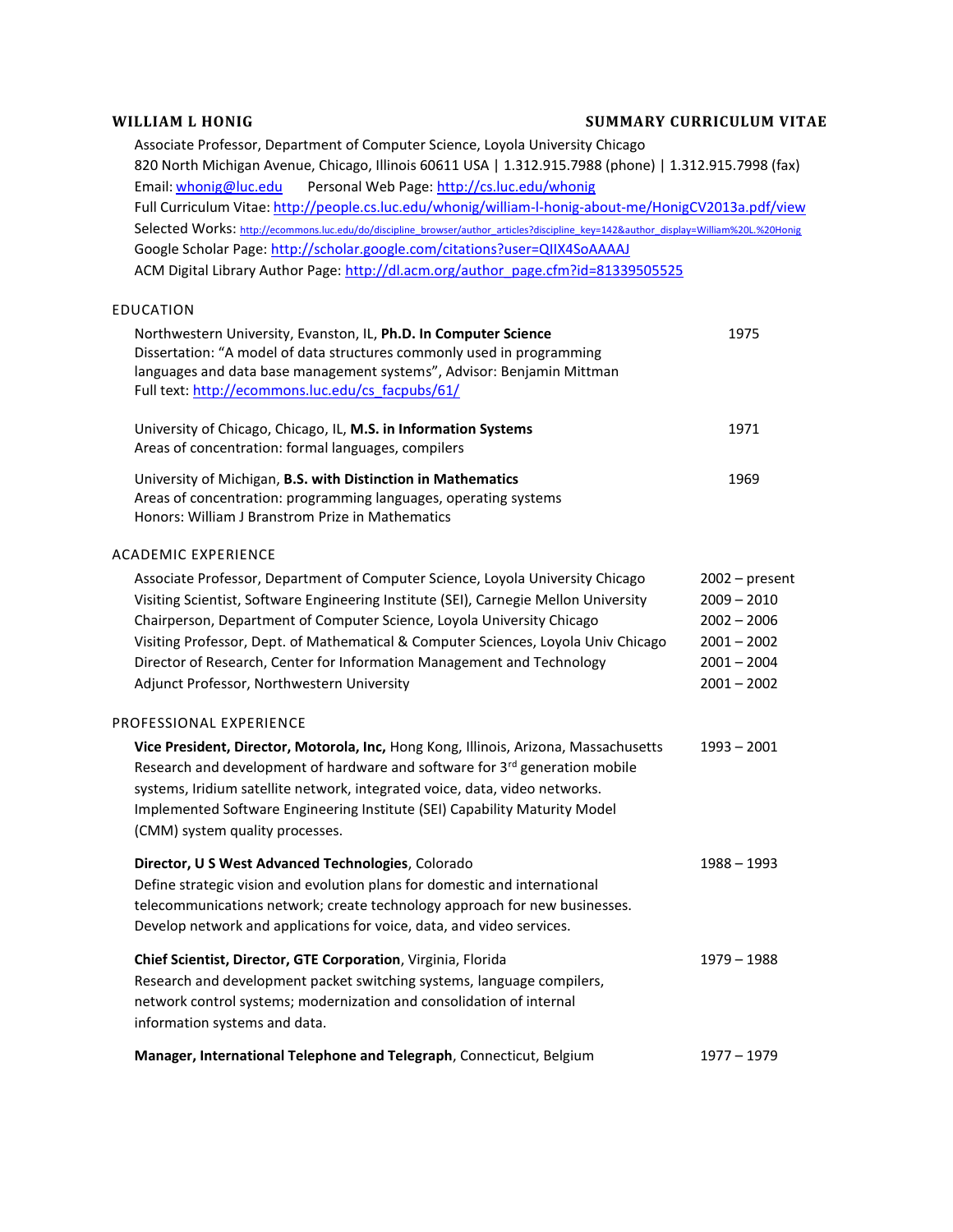Research and development of System 12, world's most successful network switching system; emphasis on software architecture and tools. Serve on standards bodies. **Member Technical Staff, Bell Telephone Labs**, Illinois, New Jersey 1969 – 1977 Design and development of software and development tools for network switching systems; introduced structured programming and high level languages for real time systems. RESEARCH AND SCHOLARSHIP Active throughout both professional and academic career in development of higher level programming languages and tools for real time systems, representation of data and hardware in software, formal system requirements definition, and quality metrics and processes for both embedded software and business information systems. RECENT EXTERNAL GRANTS AND AWARDS **Google, Inc App Inventor Curriculum Project, PI** 2011 12012 2011 - 2012 Course concepts to engage diverse students in mobile app creation. \$10,000 **National Science Foundation, BPC-A, Co-PI** 2008 – 2008 – 2008 – 2010 Improving Metropolitan Participation to Accelerate Computer Throughput and Success, \$300,000 **National Science Foundation, ExCEL, Senior Staff** 2008 12008 – 2011 Excellence in Computing at Every Level to improve STEM Education. \$600,000 **Hewlett Packard, Technology for Teaching, PI** 2007 – 2008 Learning the Wonders of Computing with Wireless Collaboration. \$74,000 **AT&T, Community Engagement, PI** 2005 – 2006 CampInfinity summer science day camp for young women. \$25,000 **Defense Advanced Research Projects Agency, Life Sciences Research, Senior Staff** 2003 – 2005 Education paradigms for software engineering.

## RECENT RELEVANT PEER REVIEWED PUBLICATIONS

W. Honig, Teaching and Assessing Programming Fundamentals for Non Majors with Visual Programming, ACM SIGSCE ITiCSE Annual Conference on Innovation and Technology in Computer Science Education, 40-45 June 2013.

E. Brand, W. Honig, M. Wojtowicz, Intelligent Systems Development in a Non Engineering Curriculum, ACM SIGSCE ITiCSE Annual Conference on Innovation and Technology in Computer Science Education, 48- 52 June 2011.

W. Honig, Teaching Successful "Real-World" Software Engineering to the "Net" Generation: Process and Quality Win! Proceedings of the 21st IEEE-CS Conference on Computer Software Engineering Education and Training (CSEE&T 2008) 14-17 April 2008.

W. Honig and T. Prasad, "A Classroom Outsourcing Experience for Software Engineering Learning", ACM SIGSCE ITiCSE Annual Conference on Innovation and Technology in Computer Science Education, 25-27 June 2007.